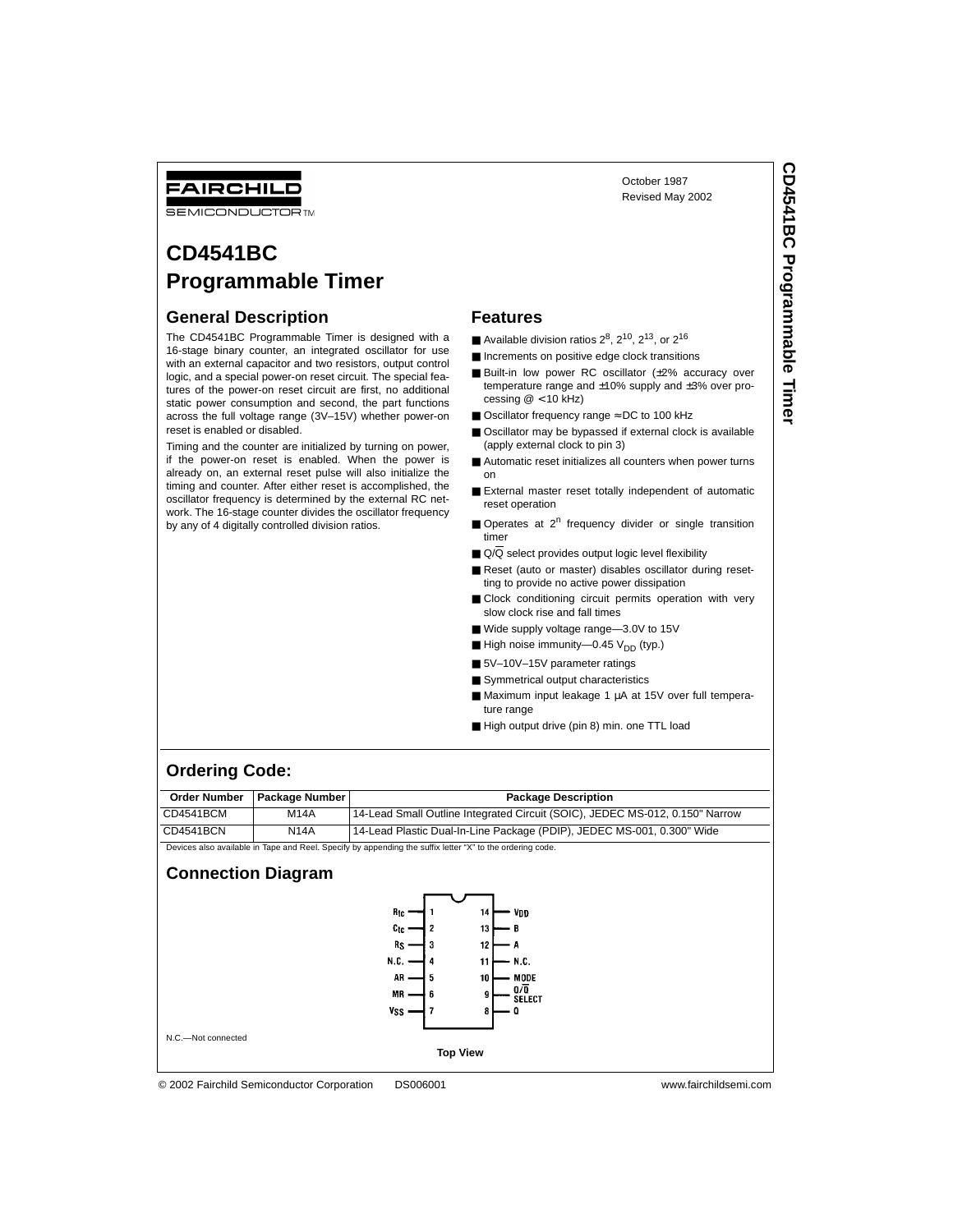CD4541BC **CD4541BC**

#### **Truth Table Communist Communist Communist Communist Communist Communist Communist Communist Communist Communist Communist Communist Communist Communist Communist Communist Communist Communist Communist Communist Communist** Pin State **0 1** 5 Auto Reset Operating Auto Reset Disabled 6 Timer Operational Master Reset On 9 Output Initially Low Output Initially High after Reset after Reset 10 Single Cycle Mode Recycle Mode

### **Operating Characteristics**

With Auto Reset pin set to a "0" the counter circuit is initialized by turning on power. Or with power already on, the counter circuit is reset when the Master Reset pin is set to a "1". Both types of reset will result in synchronously resetting all counter stages independent of counter state.

The RC oscillator frequency is determined by the external RC network, i.e.:

$$
f = \frac{1}{2.3 \, \text{R}_{\text{tc}}\text{C}_{\text{tc}}}
$$
 if (1 kHz  $\leq$  f  $\leq$  100 kHz)

and  $R_S \approx 2 R_{tc}$  where  $R_S \ge 10 k\Omega$ The time select inputs (A and B) provide a two-bit address

to output any one of four counter stages  $(2^8, 2^{10}, 2^{13},$  and  $2^{16}$ ). The  $2^n$  counts as shown in the Division Ratio Table represent the Q output of the Nth stage of the counter. When A is "1", 2<sup>16</sup> is selected for both states of B.

| А | в | Number of<br><b>Counter Stages</b><br>n | Count<br>2 <sup>n</sup> |
|---|---|-----------------------------------------|-------------------------|
|   |   | 13                                      | 8192                    |
|   |   | 10                                      | 1024                    |
|   |   |                                         | 256                     |
|   |   | 16                                      | 65536                   |

However, when B is "0", normal counting is interrupted and the 9th counter stage receives its clock directly from the oscillator (i.e., effectively outputting  $2^8$ ).

The  $Q/\overline{Q}$  select output control pin provides for a choice of output level. When the counter is in a reset condition and  $Q/\overline{Q}$  select pin is set to a "0" the Q output is a "0". Correspondingly, when  $Q/\overline{Q}$  select pin is set to a "1" the Q output is a "1".

When the mode control pin is set to a "1", the selected count is continually transmitted to the output. But, with mode pin "0" and after a reset condition the RS flip-flop resets (see Logic Diagram), counting commences and after 2<sup>n−1</sup> counts the RS flip-flop sets which causes the output to change state. Hence, after another 2n−1 counts the output will not change. Thus, a Master Reset pulse must be applied or a change in the mode pin level is required to reset the single cycle operation.

> **RC Oscillator Frequency as a Function of R<sub>TC</sub> and C**

> > RTC, RESISTANCE (OHMS)

C, CAPACITANCE  $(\mu F)$ 

 $0.01$ 

 $0.1$ 

 $0.001$ 

531111 .<br>Voo  $=10v$ 

 $100$ 

 $10.0$ 

 $1.0$ 

 $0.1$ 

 $1.01$ 

 $0.0001$ 



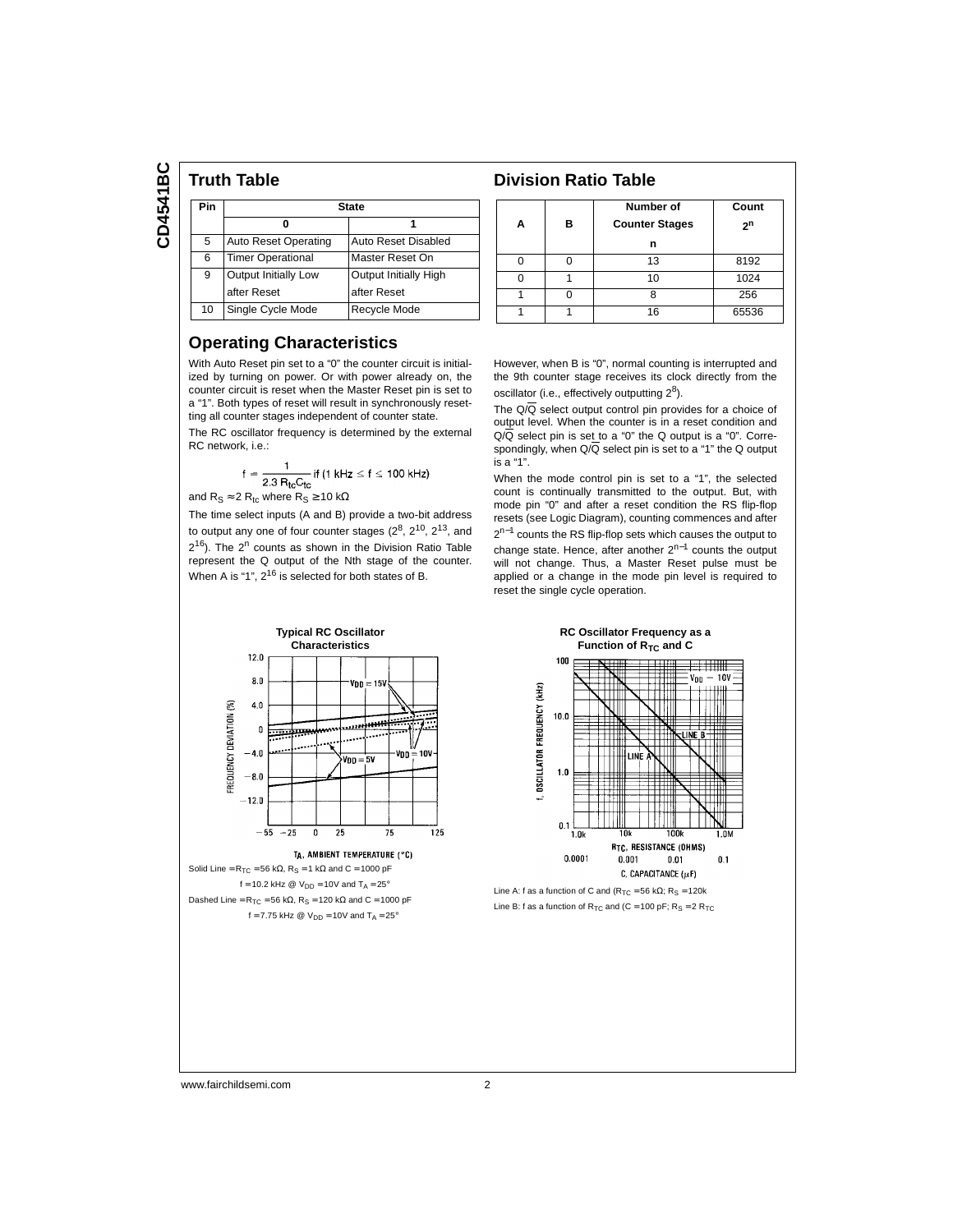

3 www.fairchildsemi.com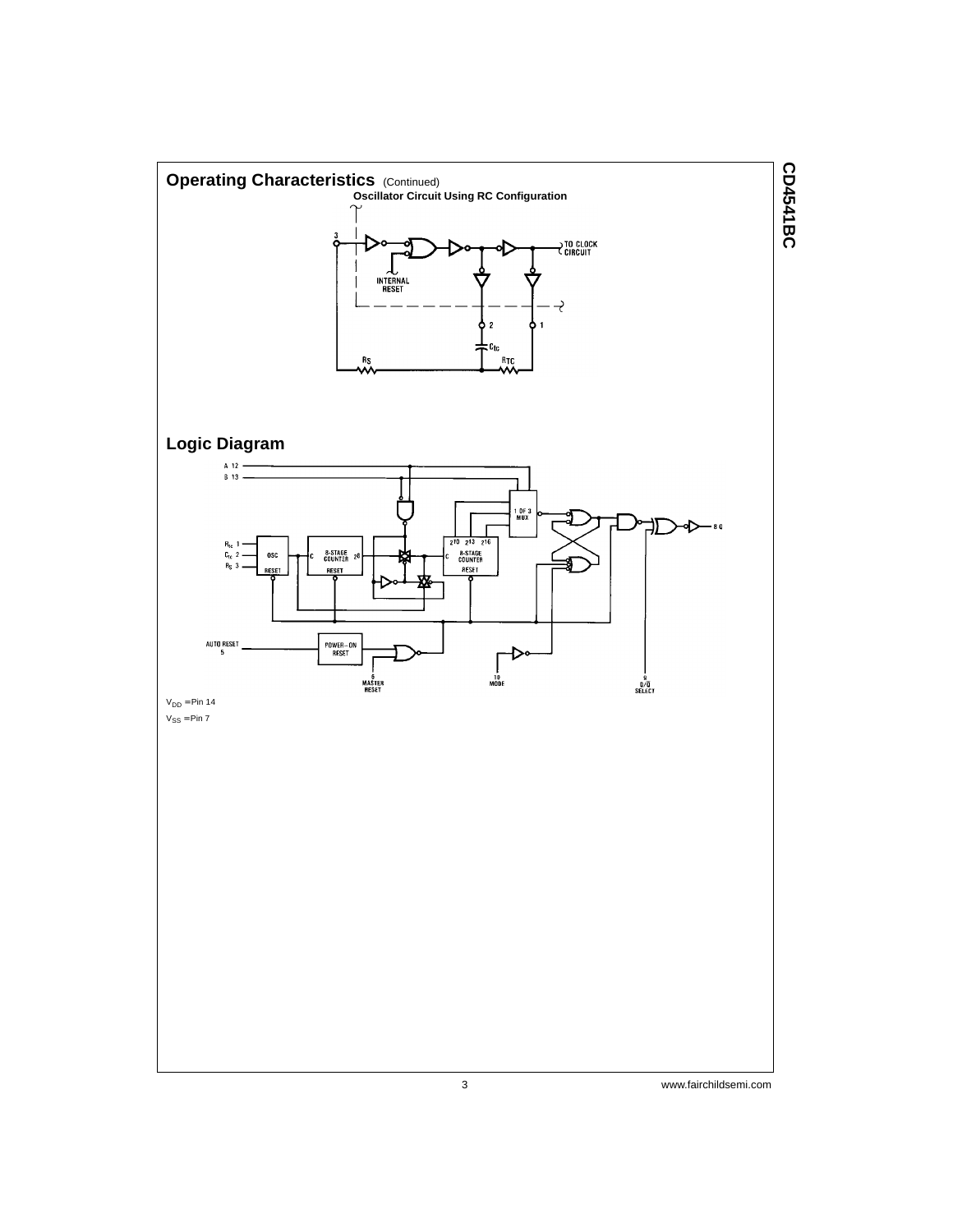CD4541BC **CD4541BC**

#### **Absolute Maximum Ratings**(Note 1) (Note 2)

| Supply Voltage (V <sub>DD</sub> ) | $-0.5V$ to $+18V$                   |
|-----------------------------------|-------------------------------------|
| Input Voltage $(V_{IN})$          | $-0.5V$ to $V_{DD}$ +0.5V           |
| Storage Temperature Range $(T_S)$ | $-65^{\circ}$ C to $+150^{\circ}$ C |
| Power Dissipation $(P_D)$         |                                     |
| Dual-In-Line                      | 700 mW                              |
| <b>Small Outline</b>              | 500 mW                              |
| Lead Temperature $(T_1)$          |                                     |
| (soldering, 10 seconds)           | 260°C                               |

#### **Recommended Operating Conditions** (Note 2)

| Supply Voltage $(V_{DD})$          | 3V to 15V                           |
|------------------------------------|-------------------------------------|
| Input Voltage $(V_{IN})$           | 0 to $V_{DD}$                       |
| <b>Operating Temperature Range</b> | $-55^{\circ}$ C to $+125^{\circ}$ C |

**Note 1:** "Absolute Maximum Ratings" are those values beyond which the safety of the device cannot be guaranteed. Except for "Operating Temperature Range" they are not meant to imply that the devices should be operatided a conditions for actual device operation.

**Note 2:**  $V_{SS} = 0V$  unless otherwise specified.

## **DC Electrical Characteristics** (Note 2)

| Symbol<br><b>Parameter</b> | <b>Conditions</b>                |                                                 | $-55^{\circ}$ C |                 | $+25^{\circ}$ C |                 |                 | $+125^{\circ}$ C |        |               |
|----------------------------|----------------------------------|-------------------------------------------------|-----------------|-----------------|-----------------|-----------------|-----------------|------------------|--------|---------------|
|                            |                                  |                                                 | Min             | Max             | Min             | Typ             | Max             | Min              | Max    | <b>Units</b>  |
| $I_{DD}$                   | Quiescent Device Current         | $V_{DD} = 5V$ , $V_{IN} = V_{DD}$ or $V_{SS}$   |                 | 5               |                 | 0.005           | 5               |                  | 150    |               |
|                            |                                  | $V_{DD}$ = 10V, $V_{IN}$ = $V_{DD}$ or $V_{SS}$ |                 | 10 <sup>1</sup> |                 | 0.010           | 10 <sup>1</sup> |                  | 300    | μA            |
|                            |                                  | $V_{DD} = 15V$ , $V_{IN} = V_{DD}$ or $V_{SS}$  |                 | 20              |                 | 0.015           | 20              |                  | 600    |               |
| $V_{OL}$                   | LOW Level Output Voltage         | $V_{DD} = 5V$                                   |                 | 0.05            |                 | $\Omega$        | 0.05            |                  | 0.05   |               |
|                            |                                  | $V_{DD} = 10V$ $ I_{O}  < 1 \mu A$              |                 | 0.05            |                 | $\Omega$        | 0.05            |                  | 0.05   | $\vee$        |
|                            |                                  | $V_{DD} = 15V$                                  |                 | 0.05            |                 | $\Omega$        | 0.05            |                  | 0.05   |               |
| $V_{OH}$                   | <b>HIGH Level Output Voltage</b> | $V_{DD} = 5V$                                   | 4.95            |                 | 4.95            | 5               |                 | 4.95             |        |               |
|                            |                                  | $V_{DD} = 10V$ $ I_{D}  < 1 \mu A$              | 9.95            |                 | 9.95            | 10 <sup>1</sup> |                 | 9.95             |        | $\mathcal{U}$ |
|                            |                                  | $V_{DD} = 15V$                                  | 14.95           |                 | 14.95           | 15              |                 | 14.95            |        |               |
| $V_{\parallel}$            | LOW Level Input Voltage          | $V_{DD} = 5V$ , $V_{\Omega} = 0.5V$ or 4.5V     |                 | 1.5             |                 | $\overline{2}$  | 1.5             |                  | 1.5    |               |
|                            |                                  | $V_{DD} = 10V$ , $V_{\Omega} = 1.0V$ or 9.0V    |                 | 3.0             |                 | 4               | 3.0             |                  | 3.0    | $\vee$        |
|                            |                                  | $V_{DD} = 15V$ , $V_{\Omega} = 1.5V$ or 13.5V   |                 | 4.0             |                 | 6               | 4.0             |                  | 4.0    |               |
| V <sub>IH</sub>            | <b>HIGH Level Input Voltage</b>  | $V_{DD} = 5V$ , $V_{\Omega} = 0.5V$ or 4.5V     | 3.5             |                 | 3.5             | 3               |                 | 3.5              |        |               |
|                            |                                  | $V_{DD}$ = 10V, $V_{\Omega}$ = 1.0V or 9.0V     | 7.0             |                 | 7.0             | 6               |                 | 7.0              |        | $\vee$        |
|                            |                                  | $V_{DD} = 15V$ , $V_{\Omega} = 1.5V$ or 13.5V   | 11.0            |                 | 11.0            | $\mathbf{Q}$    |                 | 11.0             |        |               |
| $I_{OL}$                   | <b>LOW Level Output Current</b>  | $V_{DD} = 5V$ , $V_{O} = 0.4V$                  | 2.85            |                 | 2.27            | 3.6             |                 | 1.6              |        |               |
|                            | (Note 3)                         | $V_{DD} = 10V$ , $V_{\Omega} = 0.5V$            | 4.16            |                 | 4.0             | 9.0             |                 | 2.8              |        | mA            |
|                            |                                  | $V_{DD} = 15V$ , $V_{O} = 1.5V$                 | 19.3            |                 | 15.6            | 34.0            |                 | 10.9             |        |               |
| $I_{OH}$                   | <b>HIGH Level Output Current</b> | $V_{DD} = 5V$ , $V_{\Omega} = 2.5V$             | 7.96            |                 | 6.42            | 130             |                 | 4.49             |        |               |
|                            | (Note 3)                         | $V_{DD} = 10V$ , $V_{\Omega} = 9.5V$            | 4.19            |                 | 3.38            | 8.0             |                 | 2.37             |        | mA            |
|                            |                                  | $V_{DD} = 15V$ , $V_{\Omega} = 13.5V$           | 16.3            |                 | 13.2            | 30.0            |                 | 9.24             |        |               |
| $I_{IN}$                   | Input Current                    | $V_{DD} = 15V$ , $V_{IN} = 0V$                  |                 | $-0.1$          |                 | $-10^{-5}$      | $-0.1$          |                  | $-1.0$ | μA            |
|                            |                                  | $V_{DD} = 15V$ , $V_{IN} = 15V$                 |                 | 0.1             |                 | $10^{-5}$       | 0.1             |                  | 1.0    |               |

Note 3:  $I_{OH}$  and  $I_{OL}$  are tested one output at a time.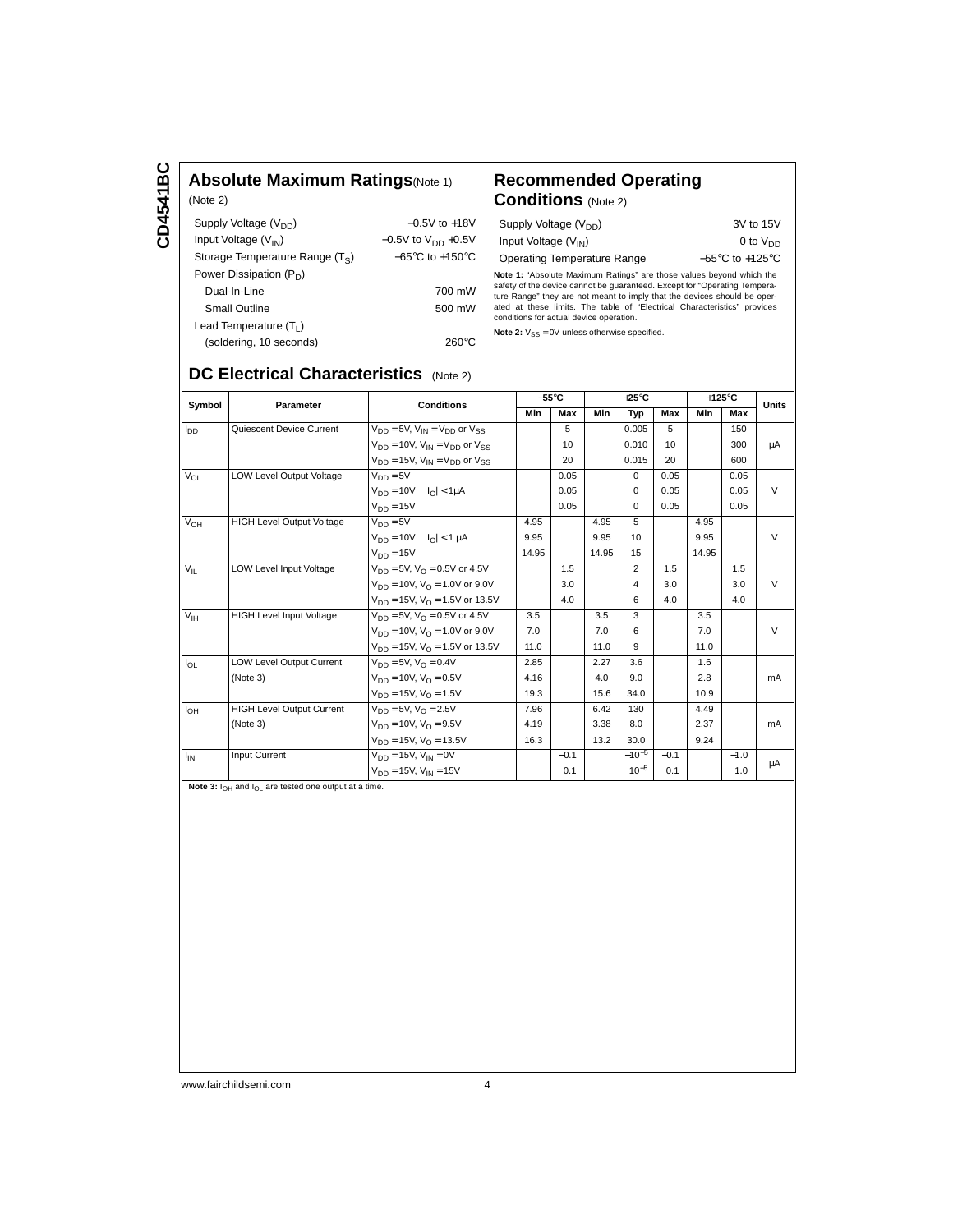| <b>Symbol</b>                      | Parameter                              | <b>Conditions</b> | Min | Typ | <b>Max</b> | <b>Units</b> |
|------------------------------------|----------------------------------------|-------------------|-----|-----|------------|--------------|
| $t_{TLH}$                          | Output Rise Time                       | $V_{DD} = 5V$     |     | 50  | 200        |              |
|                                    |                                        | $V_{DD} = 10V$    |     | 30  | 100        | ns           |
|                                    |                                        | $V_{DD} = 15V$    |     | 25  | 80         |              |
| $t_{THL}$                          | <b>Output Fall Time</b>                | $V_{DD} = 5V$     |     | 50  | 200        |              |
|                                    |                                        | $V_{DD} = 10V$    |     | 30  | 100        | ns           |
|                                    |                                        | $V_{DD} = 15V$    |     | 25  | 80         |              |
| t <sub>PLH.</sub> t <sub>PHL</sub> | Turn-Off, Turn-On Propagation Delay,   | $V_{DD} = 5V$     |     | 1.8 | 4.0        |              |
|                                    | Clock to $Q(2^8$ Output)               | $V_{DD} = 10V$    |     | 0.6 | 1.5        | μs           |
|                                    |                                        | $V_{DD} = 15V$    |     | 0.4 | 1.0        |              |
| t <sub>PHL</sub> t <sub>PLH</sub>  | Turn-On, Turn-Off Propagation Delay,   | $V_{DD} = 5V$     |     | 3.2 | 8.0        |              |
|                                    | Clock to Q $(2^{16}$ Output)           | $V_{DD} = 10V$    |     | 1.5 | 3.0        | μs           |
|                                    |                                        | $V_{DD} = 15V$    |     | 1.0 | 2.0        |              |
| $t_{WH(CL)}$                       | Clock Pulse Width                      | $V_{DD} = 5V$     | 400 | 200 |            |              |
|                                    |                                        | $V_{DD} = 10V$    | 200 | 100 |            | ns           |
|                                    |                                        | $V_{DD} = 15V$    | 150 | 70  |            |              |
| $f_{CL}$                           | <b>Clock Pulse Frequency</b>           | $V_{DD} = 5V$     |     | 2.5 | 1.0        |              |
|                                    |                                        | $V_{DD} = 10V$    |     | 6.0 | 3.0        | MHz          |
|                                    |                                        | $V_{DD} = 15V$    |     | 8.5 | 4.0        |              |
| $t_{WH(R)}$                        | MR Pulse Width                         | $V_{DD} = 5V$     | 400 | 170 |            |              |
|                                    |                                        | $V_{DD} = 10V$    | 200 | 75  |            | ns           |
|                                    |                                        | $V_{DD} = 15V$    | 150 | 50  |            |              |
| C <sub>1</sub>                     | Average Input Capacitance              | Any Input         |     | 5.0 | 7.5        | pF           |
| $C_{PD}$                           | Power Dissipation Capacitance (Note 5) |                   |     | 100 |            | pF           |
|                                    |                                        |                   |     |     |            |              |

**Note 4:** AC Parameters are guaranteed by DC correlated testing.

**Note 5:** C<sub>PD</sub> determines the no load AC power consumption of any CMOS device. For complete explanation, see Family Characteristics application note:<br>AN-90.

5 www.fairchildsemi.com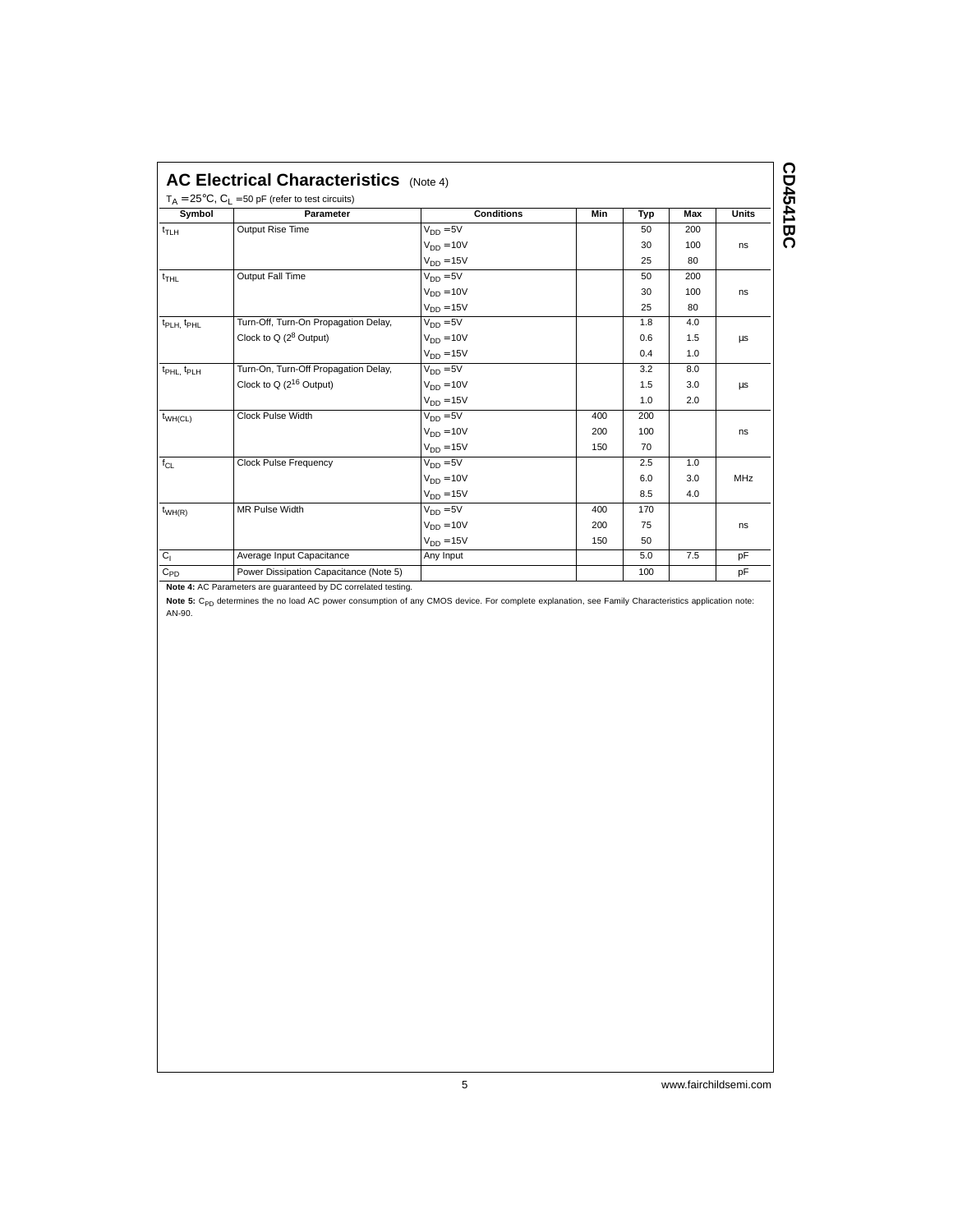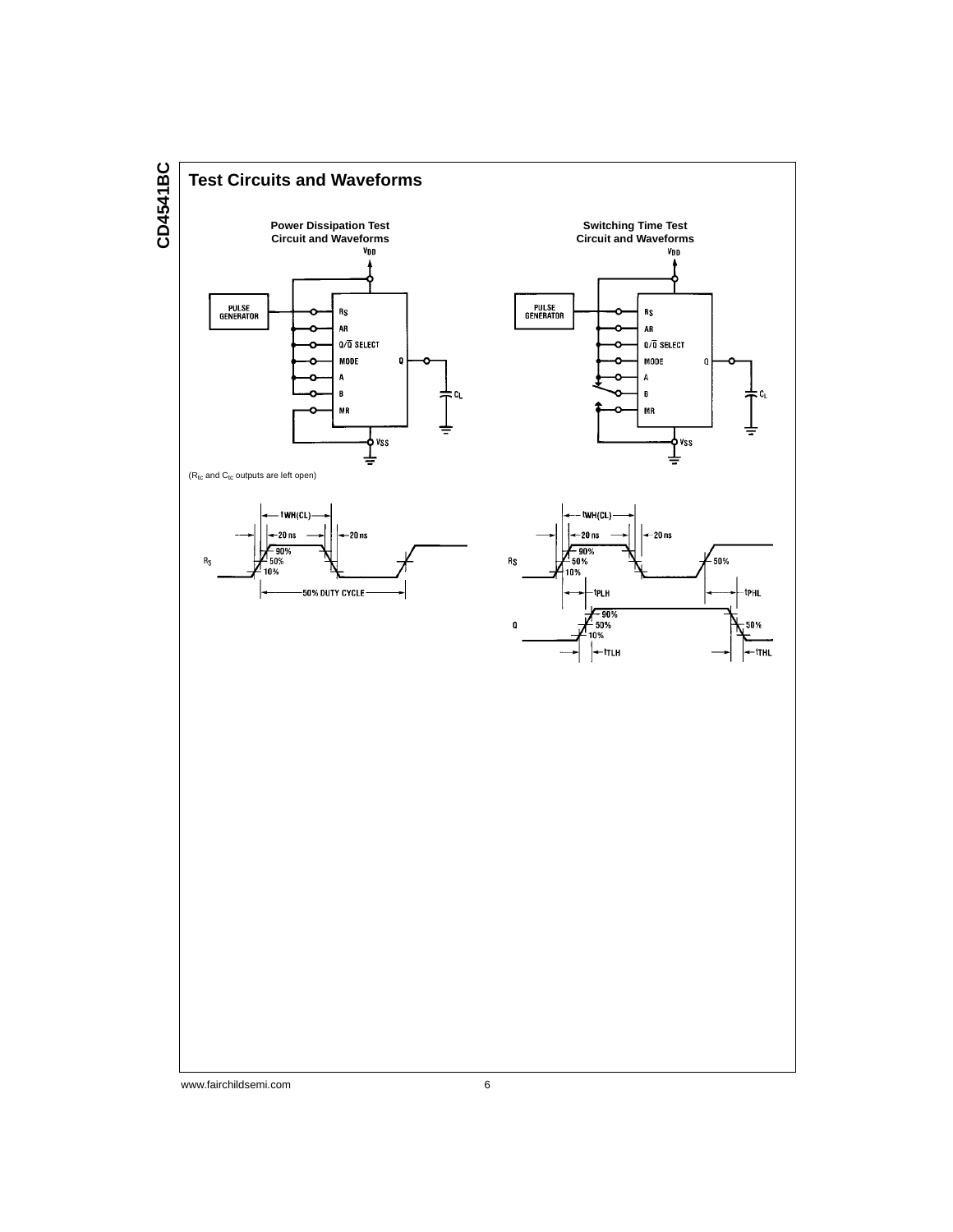